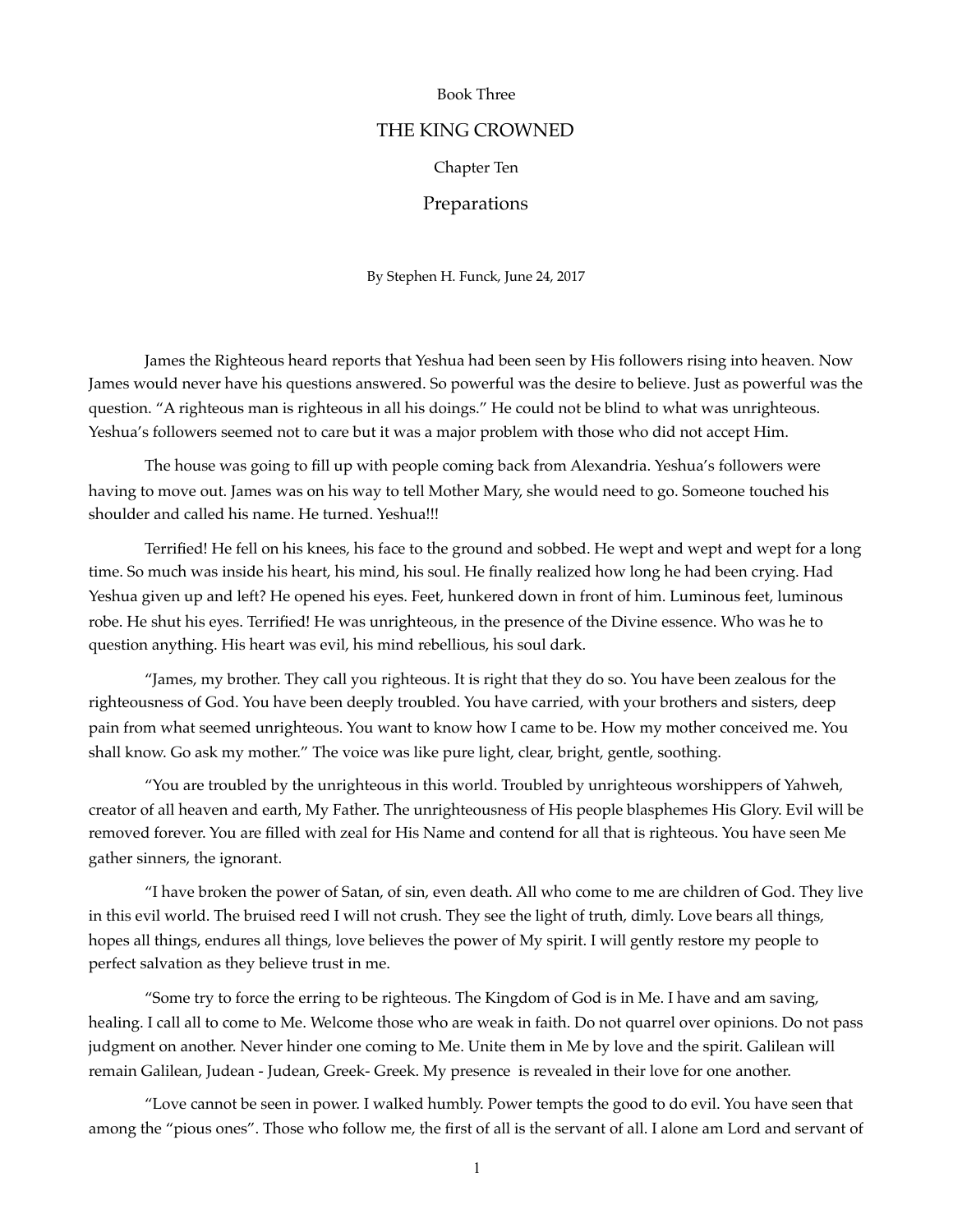all. Be zealous for yourself. Encourage your brothers and sisters to be zealous."

Silence. James realized that the voice was no longer speaking. The words burned into his mind. He slowly opened his eyes. The luminous feet and robe were gone. With his face still on the floor he looked around. Alone. He inhaled. He could still breathe. Now what to do. He cautiously stood up. Looked around. Looked around again. He had been wanting Yeshua to appear to him. It it a fearsome thing to have the Divine Presence appear. He felt loved. He felt pure love. His little brother came to him as he wanted Him to. A consuming fire. Nothing was as he thought. He was both lifted up by the majesty of glory and cast down by his own unworthiness. He rested by a wall.

Mother Mary found him there. She touched him. Gentle. "James, my son. It is always so good to see you. How are you?"

"I was coming to see you. I am supposed to tell you, it is time. They are coming back. I was supposed to ask you. Where are you going to go from here?

"I was expecting you. My things are ready. Clophas and Mary are too far away. I need to stay in the city, close by everyone. Joseph of Arimathea invited me to stay with him."

"I will carry your things."

"No bother. It is just a small bundle."

<span id="page-1-1"></span>"I need to be with you."

After Joseph welcomed them to his grand house, they went to where she would be staying. The room was empty. In a few hours it would be filled with pilgrims returning for [Shavuot](http://en.wikipedia.org/wiki/Shavuot).<sup>[1](#page-1-0)</sup> James lingered. He needed to talk with her. He told her his brother had appeared to him. He had been in the presence of the Divine. It was terrifying. It was glorious. He knew he had no reason any more to question, but Yeshua, Messiah, Lord, God, told him to ask her.

Mother Mary nodded her head. It was a long story. She was a woman of few words. She understood. As she talked, those events of years ago were vivid, present, within her. Her eyes were closed. Her voice even more gentle. When she finally finished, James said she must tell everyone what she has just told him. She said she would pray about that. James reminded her what a deep problem it is for those who have not accepted Yeshua as Lord, Messiah.

"I could not tell anyone before, it would have made it all worse."

"Yes, but now we have seen Him. crucified and raised from the dead. Now the report has gone to the whole world. That story is unbelievable but true. Your story, the story of His birth, Son of God, helps, makes sense. It will encourage and support those who follow Him."

"I will seek the Lord."

"I will find my brother and sisters. They need to hear these things themselves. We were there. We saw. We know. There were so many questions. It looked so evil but we felt no evil. Even your mother and father, Joseph, his brother, all rejoiced over you and your child. They should not have. We did not know why, what they knew. I do not think we would have believed it if we did. After I find them I will bring them to you to hear for themselves."

<span id="page-1-0"></span><http://en.wikipedia.org/wiki/Shavuot> [1](#page-1-1)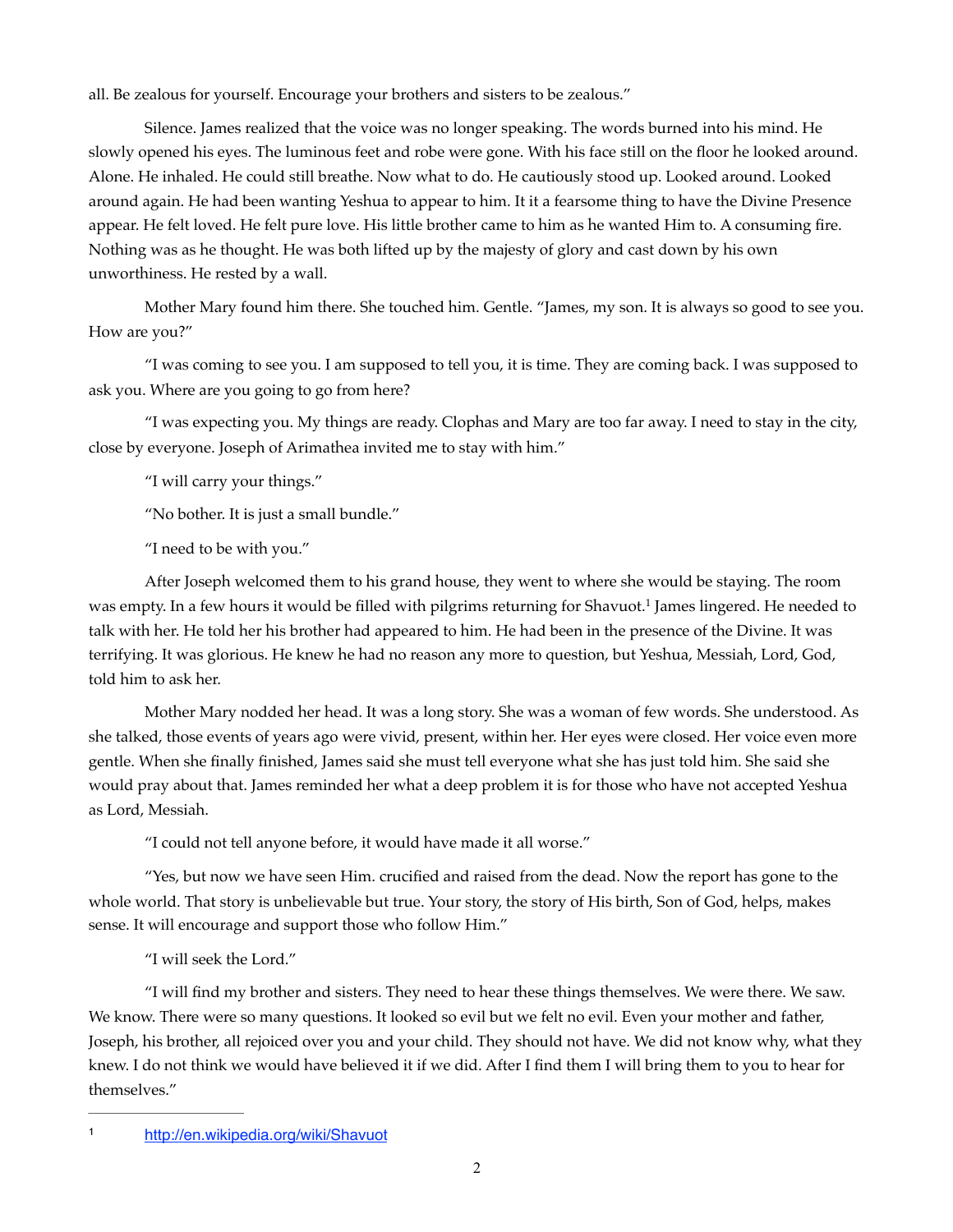"Our Lord, my son, told you to ask me everything. You have carried with your brothers and sisters deep pain from what seemed unrighteous. They will know how He came to be. How He was conceived. I will seek His word about telling all the others."

<span id="page-2-2"></span>James knew they would all be in Jerusalem for the festival. They would be with the people of Nazareth and Kokhaba<sup>[2](#page-2-0)</sup>. He knew where they usually camped. It was just a few days to Shavuot before they all arrived. He told them their brother Yeshua had appeared to him too, and Mother Mary would tell them how He had come to be conceived. They were not all eager to hear, add to the confusion, recall the pain.

James went back and forth talking with Mother Mary and the family. She did not want to repeat the story over and over. Once would be enough. Mother Mary talked with Peter, with the twelve. They were all very exited to hear that she would recount the events of Yeshua's birth. They all knew bits and pieces; the birth of John, the wise men, the slaughter of the little children, the stay in Egypt and abandoning the Joseph's children in Nazareth. They knew Joseph, his brother and her parents welcomed her and her son. There was much missing. When and where to tell the story?

Jerusalem was overflowing with pilgrims. Just a few less than had been there at Passover. All the followers could not get into the Temple courts for Sabbath worship. They were meeting for worship in the great room at Joseph of Aramathea. They expected to finally get into the Temple for worship the next day, Shavuot, after the morning crowd left. It was agreed Mother Mary would speak at Joseph's during the evening after Sabbath prayer, before Shavuot.

#### <span id="page-2-3"></span>The Evening after Sabbath

The great room would be too crowded, so they gathered in the courtyard. Even that was packed but they filled all the windows above and they looked over the edges of the roof. John the Disciple said the opening sentences "Bar'chu et Adonai ham'vorach. Baruch Adonai ham'vorach l'olam va'ed! Blessed is Adonai, the blessed one! Blessed is Adonai, the blessed one, forever!["3](#page-2-1)

"Blessed are You, Adonai our God, Source of all being, by whose word the evening falls. In wisdom You open heaven's gates. With understanding You make seasons change, causing the times to come and go, and ordering the stars on their appointed paths through heaven's dome. Creator of day and night, who rolls back light before dark, and dark before light, who makes day pass away and brings on the night, dividing between day and night: the Lord of hosts is Your name! Living and enduring God, be our guide, now and always. Blessed are You, Adonai, who makes evening fall."

The people prayed together. "Hear, O Israel, the Lord is our God, the Lord is One. Blessed be the name of the glory of His kingdom forever and ever. You shall love the Lord your God with all your heart, with all your soul, and with all your might. And these words which I command you today shall be upon your heart. You shall teach them thoroughly to your children, and you shall speak of them when you sit in your house and when you walk on the road, when you lie down and when you rise. You shall bind them as a sign upon your hand, and they shall be for a reminder between your eyes. And you shall write them upon the doorposts of your house and

<span id="page-2-0"></span><sup>&</sup>lt;sup>[2](#page-2-2)</sup> Jesus family hometowns according to Julius Africanus, who lived in Emmaus in the early third century. From <http://katachriston.wordpress.com/2011/06/07/richard-j-bauckham-on-the-relatives-of-jesus/>.

<span id="page-2-1"></span><http://en.wikipedia.org/wiki/Maariv> [3](#page-2-3)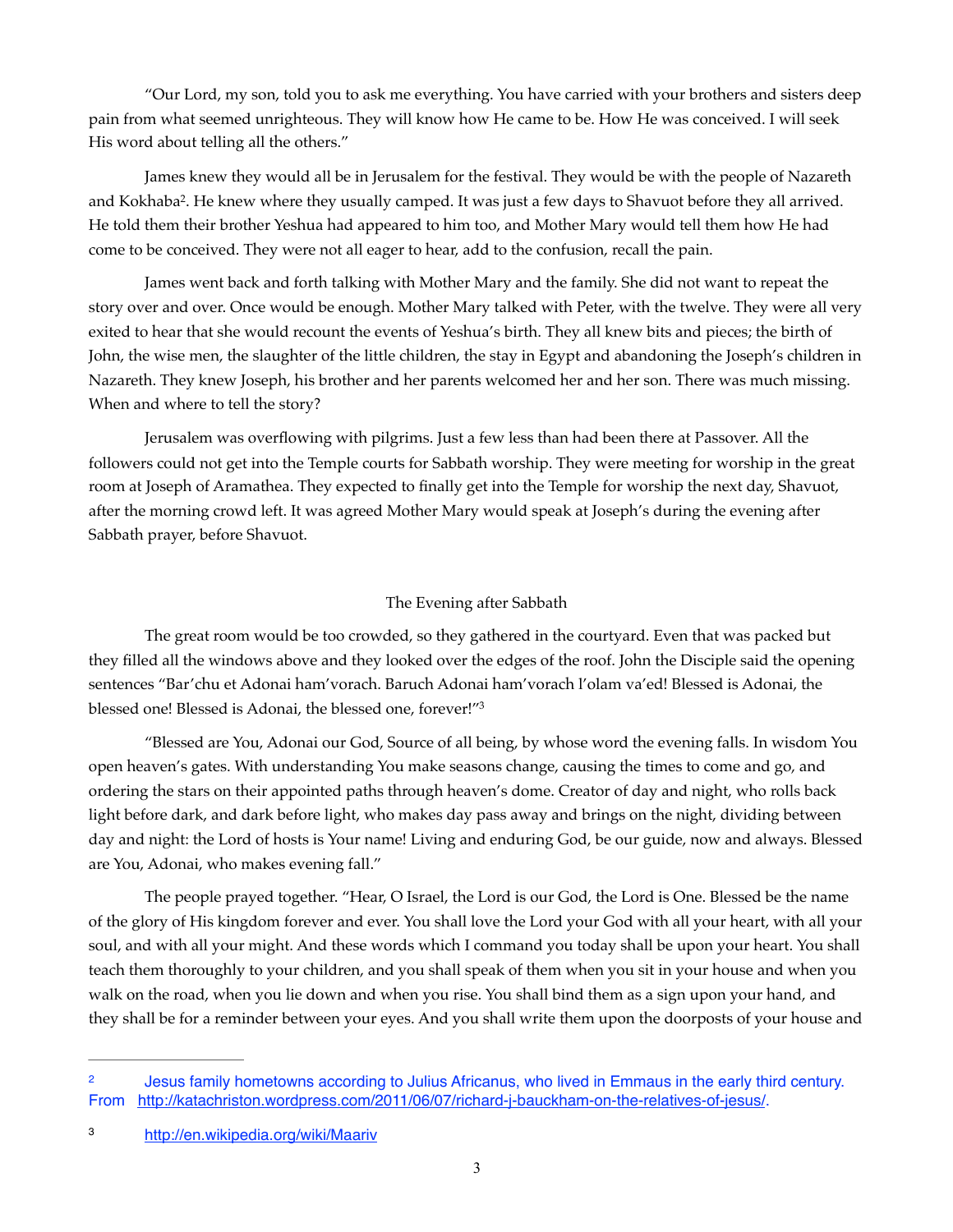upon your gates.

And it will be, if you will diligently obey My commandments which I enjoin upon you this day, to love the Lord your God and to serve Him with all your heart and with all your soul, I will give rain for your land at the proper time, the early rain and the late rain, and you will gather in your grain, your wine and your oil. And I will give grass in your fields for your cattle, and you will eat and be sated. Take care lest your heart be lured away, and you turn astray and worship alien gods and bow down to them. For then the Lord's wrath will flare up against you, and He will close the heavens so that there will be no rain and the earth will not yield its produce, and you will swiftly perish from the good land which the Lord gives you. Therefore, place these words of Mine upon your heart and upon your soul, and bind them for a sign on your hand, and they shall be for a reminder between your eyes. You shall teach them to your children, to speak of them when you sit in your house and when you walk on the road, when you lie down and when you rise. And you shall inscribe them on the doorposts of your house and on your gates - so that your days and the days of your children may be prolonged on the land which the Lord swore to your fathers to give to them for as long as the heavens are above the earth.

The Lord spoke to Moses, saying: Speak to the children of Israel and tell them to make for themselves fringes on the corners of their garments throughout their generations, and to attach a thread of blue on the fringe of each corner. They shall be to you as tassels, and you shall look upon them and remember all the commandments of the Lord and fulfill them, and you will not follow after your heart and after your eyes by which you go astray - so that you may remember and fulfill all My commandments and be holy to your God. I am the Lord your God who brought you out of the land of Egypt to be your God; I, the Lord, am your God."<sup>4</sup>

<span id="page-3-2"></span>Peter then introduced James the Righteous, the oldest brother of Yeshua.

James the Righteous began,"Shalom, may the blessings of the King of Heaven be upon us, may we always live in His presence." He paused. "You all know me. I know many of you. Many of you know my brothers and sisters here. We have never been part of your company. We have been around the edges. We watched, listened, observed everything. We saw our brother grow up in our home after he returned from Egypt. Our father strictly charged us we should never despise Him. He was God's doing. God had entrusted Him to us. He was both a normal child and unusual. He was always kind, always loving, always helpful, always pious, always pleasant. Everyone in Nazareth always loved Mother Mary. To their faces, they could not be mean. Still they never forgot. We all had questions.

"You question, why am I here now? Why is my family here? My brother, my Lord, Yeshua, Messiah, the Lord God, appeared to me also, the last. Part of His words were to ask Mother Mary about the circumstances of His birth. After she recounted that to me, I asked her to tell my family, to tell all of you. It is very important to know. It is a story that could not have been told before. Mother Mary, could you come and speak to us all."

<span id="page-3-3"></span>Mother Mary rose and stood surrounded by a sea of faces, gazing intently. She closed her eyes. She began by singing. "O Lord, open Thou my lips; and my mouth shall declare Thy praise. For Thou delightest not in sacrifice, else would I give it; Thou hast no pleasure in burnt-offering. The sacrifices of God are a broken spirit; a broken and a contrite heart, O God, Thou wilt not despise.["5](#page-3-1)

<span id="page-3-1"></span>

<span id="page-3-0"></span>[http://en.wikipedia.org/wiki/Shema\\_Yisrael](http://en.wikipedia.org/wiki/Shema_Yisrael) <http://www.jewfaq.org/prayer/shema.htm> [4](#page-3-2)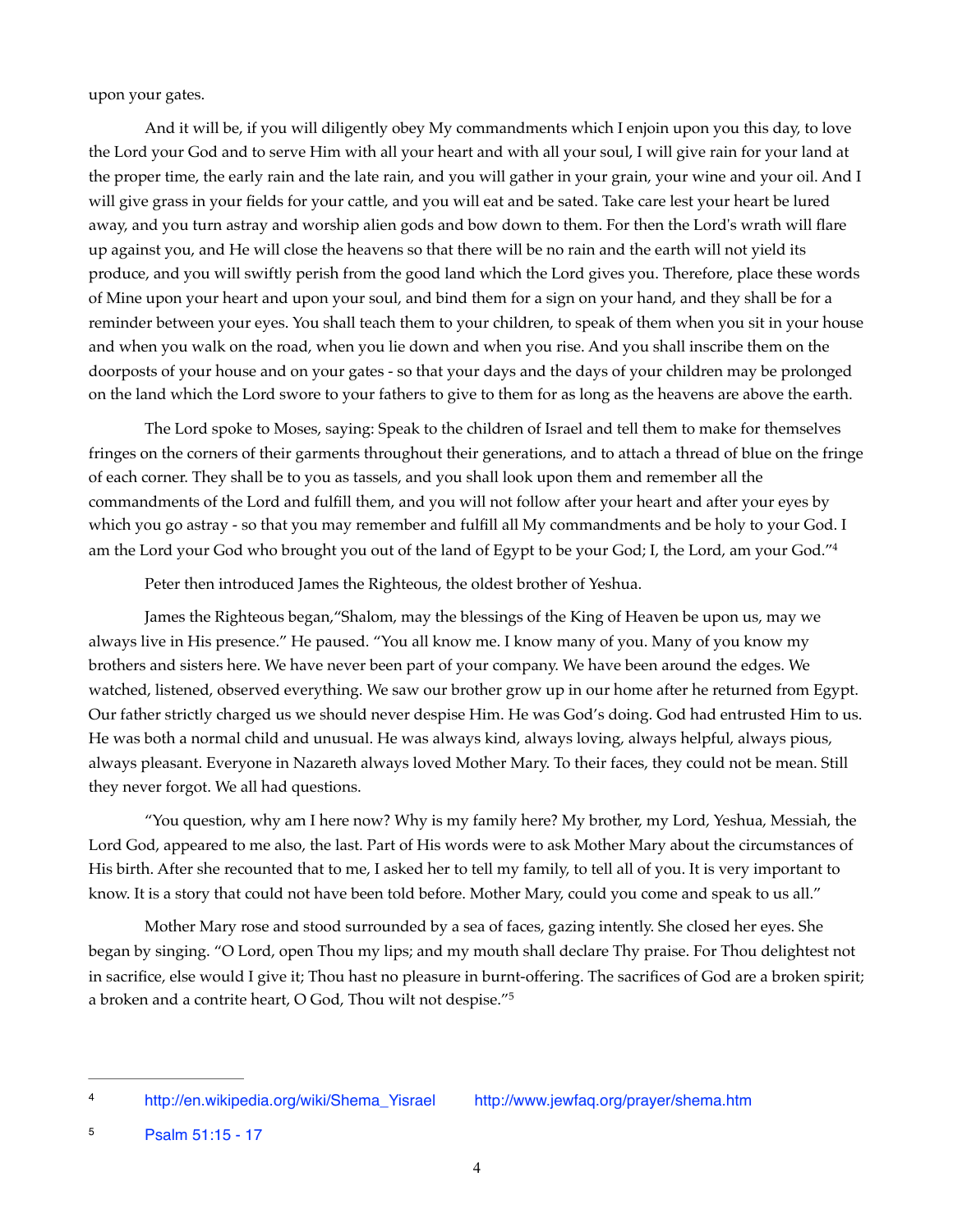<span id="page-4-2"></span>They had often heard her sing and play the Psaltery[.](#page-4-0)<sup>[6](#page-4-0)</sup> Her voice was clear, pure, even when it was soft, it carried a long way and was easy to understand.

"Shalom, may the blessings of the Lord God almighty, creator of the heavens and the earth, King of kings, the Father of us all, who orderest our days and the lives of all for His glory, be with us all.

"It is good to begin at the beginning. My marriage to Joseph had been arranged. One day as I was praying the angel Gabriel came to me. He said, 'Greetings, blessed one, the Lord is with you. You are blessed among women.' My heart was troubled and I wondered what kind of salutation this should be. The angel continued, 'Fear not, Mary, for you have found favor with God. Behold you shall conceive in your womb and bear a son and shall call Him Jesus. He shall be great and shall be called the Son of the Highest. The Lord God will give unto Him the throne of His father David. He shall reign over the house of Jacob for ever and of His kingdom there will be no end.'[7](#page-4-1)

<span id="page-4-3"></span>"I said, 'How can this be, since I have not known a man?'

"The angel said, 'The Holy Spirit shall come upon you and the power of the Highest shall overshadow you, therefore that holy thing born of you will be called the Son of God. Behold, your cousin Elizabeth has also conceived a son in her old age. This is the sixth month of her who was called barren. With God nothing shall be impossible.' What could I say? 'Behold, I am the handmaid of the Lord, be it to me according to your word.' The angel was gone. I went to see Elizabeth. Joseph consented. I was gone much longer than expected.

"When I greeted Elizabeth the baby leaped in her womb and she was filled with the Holy Spirit, she knew. She rejoiced and proclaimed. 'Blessed are you among women. Blessed is the fruit of your womb. How is it that the mother of my Lord should come to me? As soon as I heard your salutation, the baby leaped in my womb for joy. Blessed is she who believed what was spoken to her by the Lord would be fulfilled.'

"As you all know we are a family of singers. Some of you may have heard me sing this song to myself quietly and wondered what it was about. While I was with them I composed my song. I would like to sing it for you all, now. It has meant so much to me." She picked up her Psaltery.

"My soul magnifies the Lord, and my spirit rejoices in God my Savior, for He has looked on the humble estate of His servant. For behold, from now on all generations will call me blessed; for He Who is mighty has done great things for me, and holy is His name. And His mercy is for those who fear Him from generation to generation. He has shown strength with His arm; He has scattered the proud in the thoughts of their hearts; He has brought down the mighty from their thrones and exalted those of humble estate; He has filled the hungry with good things, and the rich He has sent empty away. He has helped his servant Israel, in remembrance of His mercy, as He spoke to our fathers, to Abraham and to his offspring forever.

"I had to leave just before Elizabeth delivered her son. After my son, our Lord was born, we met again and they told me of the events of John's birth and their song. When the time came for his circumcision the relatives wanted to name him Zechariah after his father but she said no, his name was John. They objected that

<span id="page-4-0"></span><http://en.wikipedia.org/wiki/Psaltery> [6](#page-4-2)

<span id="page-4-1"></span>We live in a culture where we do not do remember accurately. We record, document, what needs to be remembered. Since we do not, we think others did not, could not. The Talmud, Mishnah and in many other places shows this was not so. People remembered with accuracy far beyond what we can imagine. It could have been possible for these conversations to have been remembered accurately. We can believe or not believe, there is no way to "prove". See the essay in the supplements on the accuracy of the records.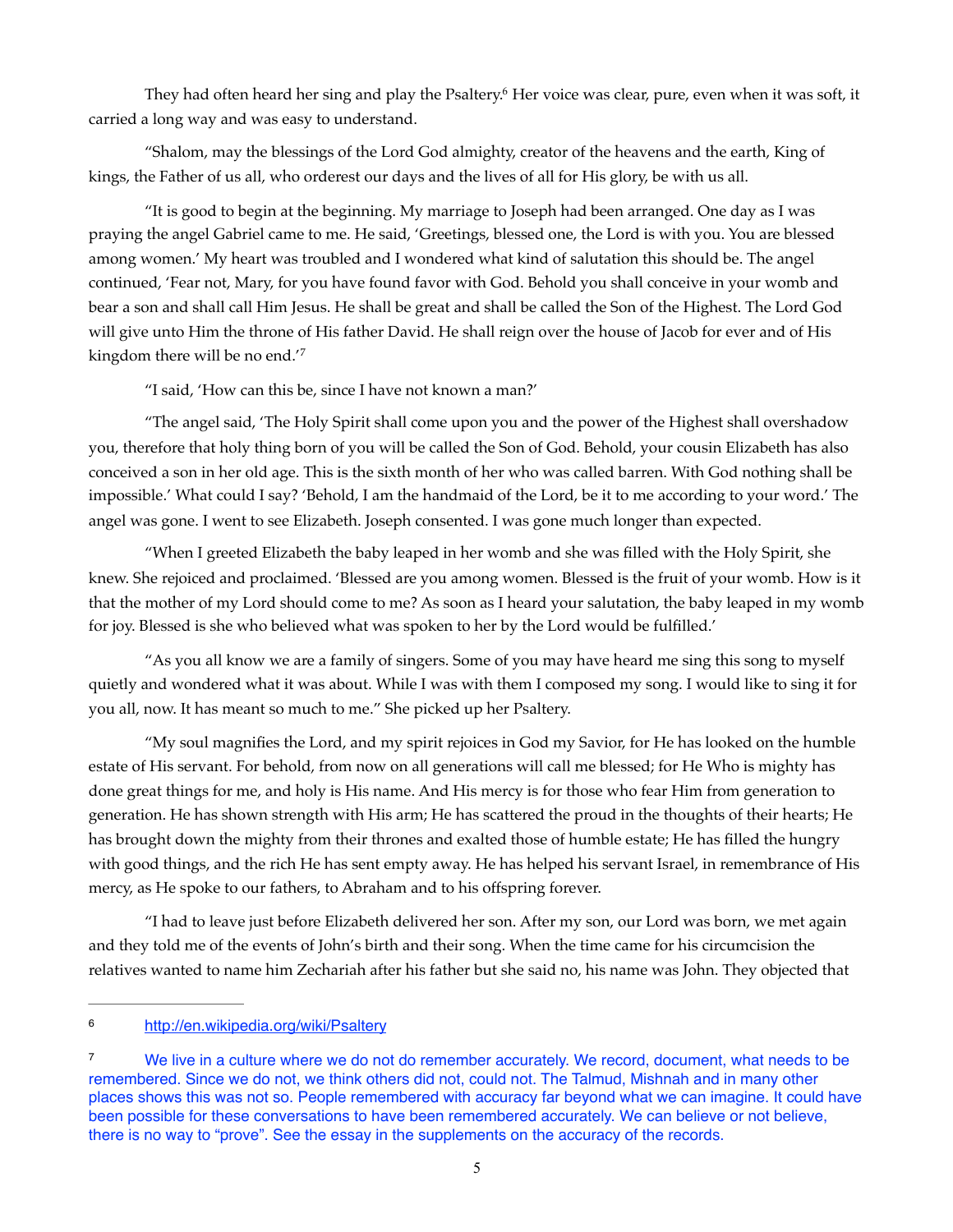none of the relatives were called John. His father wrote 'his name is John'. Immediately his tongue was loosed and he praised God.

"I should go back and tell about John. The important part was not known. They told me while I was with them. All know Zechariah was not able to speak after he came out of the Temple from burning incense. They did not know what happened inside. He met an angel of the Lord, standing at the right side of the altar of incense. The angel said to him, 'Do not be afraid, Zechariah, for your prayer has been heard, and your wife Elizabeth will bear you a son, and you shall call his name John. You will have joy and gladness, and many will rejoice at his birth. He will be great before the Lord. He must not drink wine or strong drink. He will be filled with the Holy Spirit, even from his mother's womb. He will turn many of the children of Israel to the Lord their God. He will go before him in the spirit and power of Elijah, to turn the hearts of the fathers to the children, and the disobedient to the wisdom of the just, to make ready for the Lord a people prepared.'

"Zechariah asked the angel, 'How shall I know this? For I am an old man, and my wife is advanced in years.' The angel answered him, 'I am Gabriel, who stands in the presence of God, and I was sent to speak to you and to bring you this good news. Behold, you will be silent and unable to speak until the day that these things take place, because you did not believe my words, which will be fulfilled in their time.'

"When we visited later, I learned the prophecy, Zechariah wrote. I will sing it for you also.

"Blessed be the Lord God of Israel, for He has visited and redeemed His people and has raised up a horn of salvation for us in the house of His servant David, as He spoke by the mouth of His holy prophets from of old, that we should be saved from our enemies and from the hand of all who hate us; to show the mercy promised to our fathers and to remember His holy covenant, the oath that He swore to our father Abraham, to grant us that we, being delivered from the hand of our enemies, might serve Him without fear, in holiness and righteousness before Him all our days. And you, child, will be called the prophet of the Most High; for you will go before the Lord to prepare His ways, to give knowledge of salvation to His people in the forgiveness of their sins, because of the tender mercy of our God, whereby the sunrise shall visit us from on high to give light to those who sit in darkness and in the shadow of death, to guide our feet into the way of peace.' Whatever you may think of his slowness to believe the angel, this prophecy should be remembered, sung by us forever.

"My husband Joseph, as you can well understand was deeply disturbed that I was carrying a child. I could not tell him about the angel. He was going to divorce me quietly. My parents put me out. That night the angel of the Lord appeared to him in a dream. After the child was born he told me the angel said 'Joseph, son of David, do not fear to take Mary as your wife, for that which is conceived in her is from the Holy Spirit. She will bear a son, and you shall call his name Jesus, for He will save His people from their sins.' He did as the Lord commanded and I moved into his home, taking care of the children as had been planned.

"He had to register in Bethlehem. I could not be left in Nazareth. He expected we could stay in a guest room. There was none. A stable was nearby and the baby was laid in the manger. That night the angel of the Lord appeared to some shepherds watching their flocks in the field. They told me the glory of the Lord was all around them and they were filled with fear. The angel said to them, 'Fear not, for behold, I bring you good news of a great joy that will be for all the people. For unto you is born this day in the city of David a Savior, who is Messiah the Lord. This will be a sign for you: you will find a baby wrapped in swaddling cloths and lying in a manger.' Suddenly there was with the angel a multitude of the heavenly host praising God and saying, 'Glory to God in the highest, and on earth peace among those with whom he is pleased!'

"They ran to Bethlehem. They didn't even leave someone to guard the sheep. They told everyone. They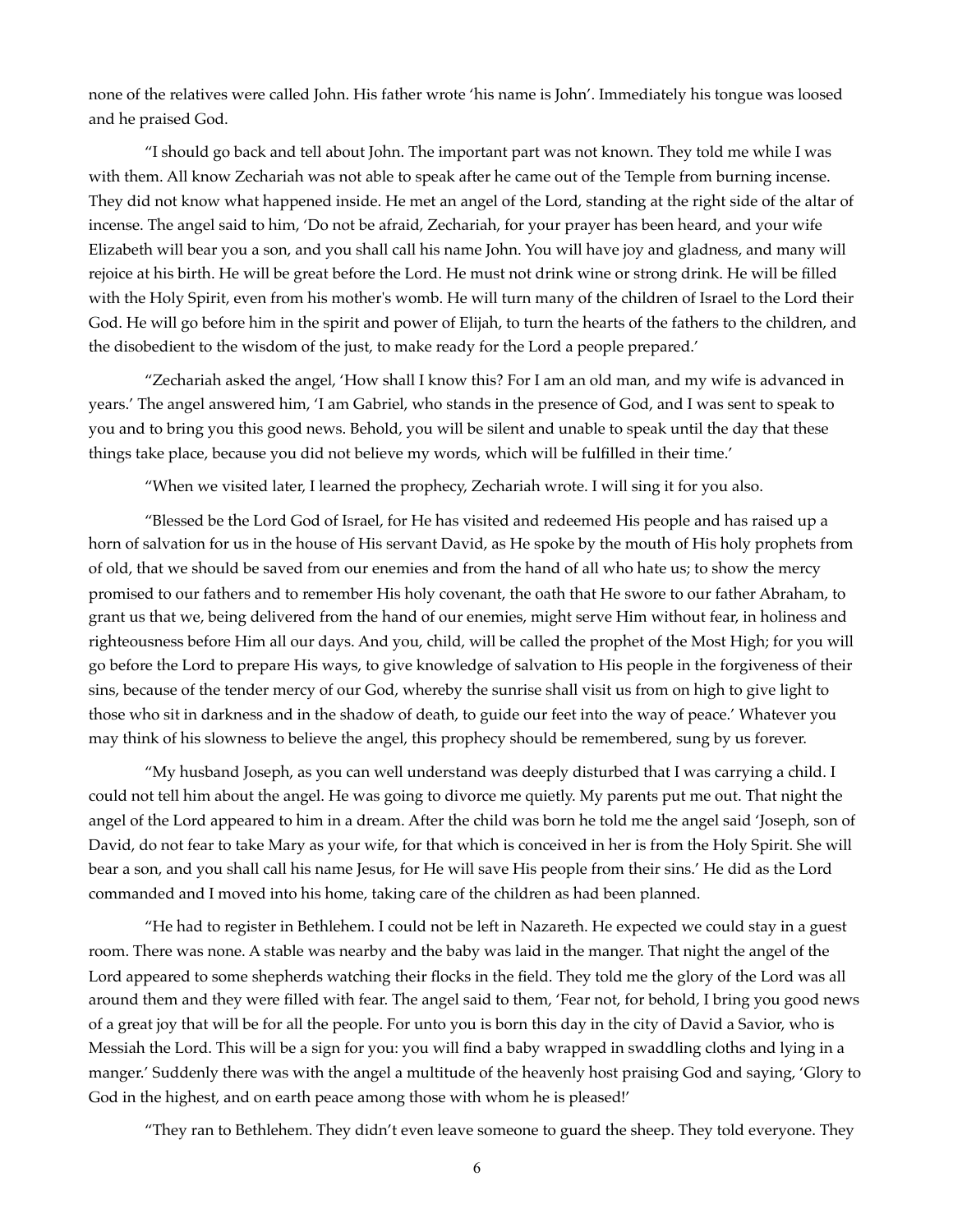would come back from time to time and worship. It meant so much to Joseph and me. We took Yeshua, my Son, our Lord, to the temple on the fortieth day. From our little place to the House of the Lord, His own house. We met Simeon, righteous and devout. He had been waiting for the consolation of Israel. The Holy Spirit was upon him. The Spirit revealed to him that he would not see death before he had seen the Lord's Messiah. He came in the Spirit into the temple, and took Him up in his arms and blessed God. We put music to what he said, 'Lord, now you are letting your servant depart in peace, according to your word; for my eyes have seen your salvation that you have prepared in the presence of all peoples, a light for revelation to the Gentiles, and for glory to your people Israel.'

"Simeon blessed us and said to me, 'Behold, this child is appointed for the fall and rising of many in Israel, and for a sign that is opposed. A sword will pierce through your own soul also, so that thoughts from many hearts may be revealed.'

"There was a prophetess, Anna, the daughter of Phanuel, of the tribe of Asher. She was advanced in years, having lived with her husband seven years from when she was a virgin, and then as a widow until she was eighty-four. She lived in the temple, worshiping with fasting and prayer night and day. She came up and began to give thanks to God and to speak of him to all who were waiting for the redemption of Jerusalem. We left before she could attract a crowd.

"We were going to return to Nazareth, but before we did Magi came. As soon as they saw the child, they fell down and worshipped Him, offering gifts, gold frankincense and myrrh. We were astounded. We asked how they had found us? They told us they had seen His star when it rose. They went to Jerusalem and asked, 'Where is he who has been born king of the Jews?' The King, Herod, everyone in Jerusalem was troubled and they were brought before the king. The king asked the chief priest and scribes where the Messiah was to be born? They said in Bethlehem of Judea as prophesied by Micah. Herod privately asked them when they saw the star? Then he sent them to look for us, saying 'Go and search diligently for the child, and when you have found him, bring me word, that I too may come and worship him.' The star they saw in the east appeared again, led them to the place the child was and rested over it.

"We were deeply troubled that Herod knew of the child and where He was. The Magi were warned in a dream not to return to Herod and departed another way. That same night the angel of the Lord appeared to Joseph in a dream and said, 'Rise, take the child and his mother, and flee to Egypt, and remain there until I tell you, for Herod is about to search for the child, to destroy him.' You know what Herod did to the children of Bethlehem. We stayed in Egypt until the angel appeared again and said, 'Rise, take the child and His mother and go to the land of Israel, for those who sought the child's life are dead. Joseph still did not feel we would be safe in Judea and we returned to Nazareth."

Mary closed her eyes and rested. She had finally told the story. She had carried it all these years in her heart. All the years of questioning eyes, whispered accusations, fears, opposition, grieving for her son that He should be insulted, when the truth was so glorious. Joseph grieved for his children, she grieved, that there was such pain, such distance between them and their brother. They should be proud of Him, love Him, follow Him.

James, the Righteous arose and spoke. "Simon, Jose, Salome, Jude, Mary, family, for four years we were alone in Nazareth. Wondering. Hurt. Angry. Puzzled. Mary's parents watched over us. They seemed no longer upset with their daughter. They seemed eager to see her son. As if, they were proud of Him. Our father who should have cast her out, took her into our home and protected her. He endured a great deal of ridicule as we all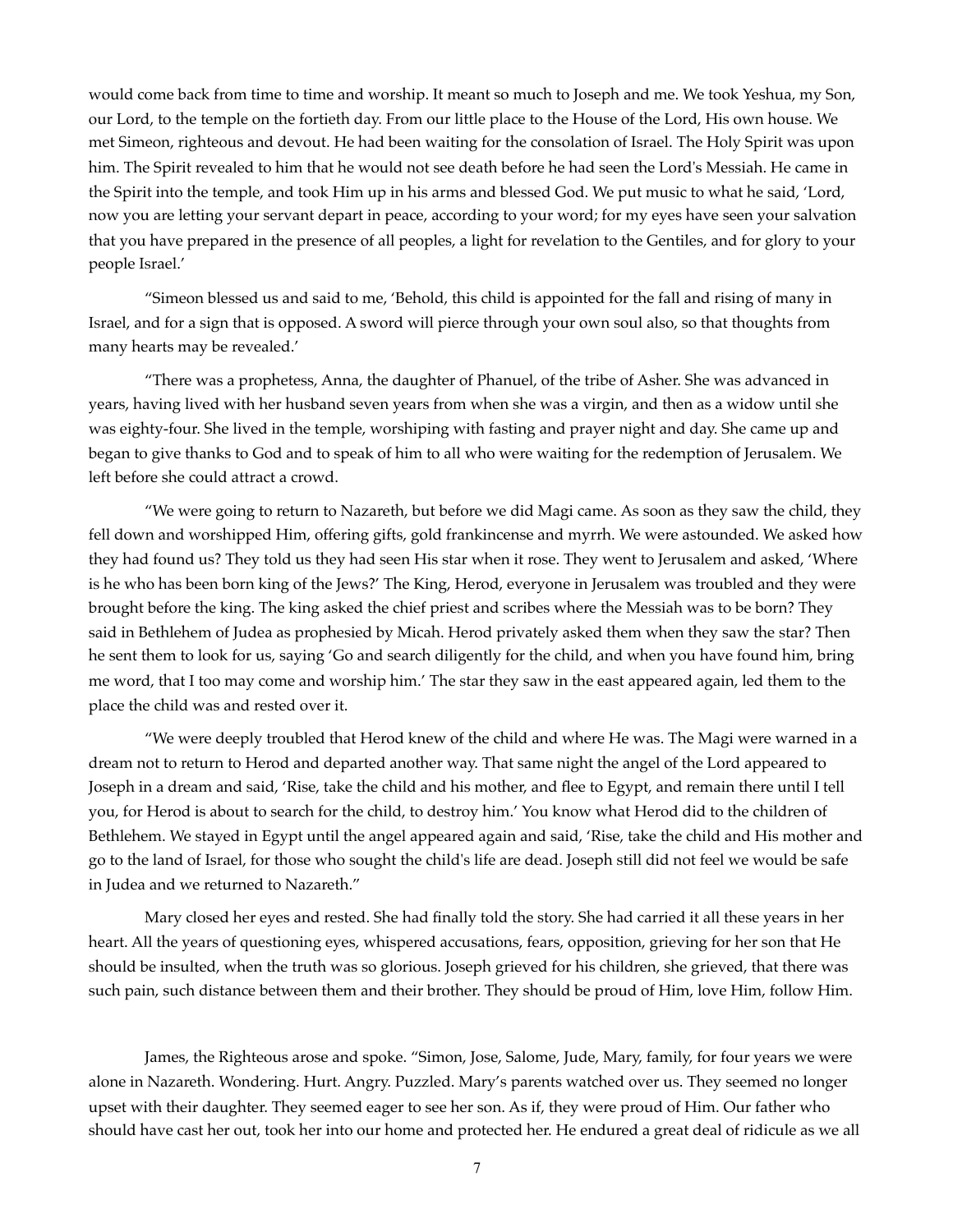did. He allowed no insult, no criticism.

"We watched our brother grow up, examined Him as He grew up. We could not have asked for a better little brother. Our mother was wonderful, wise. She picked Mary to follow her, to take care of us. We have always called her Mother Mary. She surrounded us with love. We watched our brother in His ministry. We knew John our cousin, the prophet of God. John called Him the 'Lamb of God, who takes away the sin of the world'<sup>[8](#page-7-0)</sup>. We have seen miracles. We have heard the word of God and felt His Spirit.

<span id="page-7-2"></span>"The question of his birth always held me back. I felt I should know. I was wrong. There is no reason The Lord God of heaven and earth owes me any answer. The Almighty owed no answer to Job. But He did answer Job out of the whirlwind, and my brother came to me.

<span id="page-7-3"></span>"I will say here. Yeshua is Messiah. Messiah Yeshua. My God, Lord, King of kings. I will never again call Him rabbi. I will not be so bold to even call the Lord of all my brother. I would suggest all of us use the title Messiah when we speak His Name. Furthermore, I have another suggestion. We call our mother, Mother Mary. All of you have adopted that. She is mother to us all. The accusation will continue. It must be answered. I suggest we no longer call her "Mother Mary". Instead we should give her the honor the Heavenly Father has given her. She is the "Blessed Virgin Mary". She is the one the prophet Isaiah spoke of 'the Lord himself will give you a sign. Behold, the virgin shall conceive and bear a son, and shall call his name Immanuel.<sup>'[9](#page-7-1)</sup> Yeshua Messiah is the eternal Son of God and son of the Blessed Virgin Mary born in the flesh. Those who attack her, attack our Lord. When they hear us refer to her as the Blessed Virgin Mary they may scoff. Impossible. Yes, but we proclaim a miracle just as impossible the resurrection of Messiah Yeshua from the dead. Not a revived human body like Lazarus, but a glorious heavenly body, eternal. The body He promises to all who believe in Him as Lord and Savior."

They all knew James the Righteous had an impressive reputation. They had never experienced the power of his presence. They were stunned, quiet, began to speak softly to each other, considering his words, recalling the words of Mother Mary. Blessed Virgin Mary? Not much harder to say than Messiah Yeshua. He is. She is. The disciples discussed what to do next. Finish the evening prayers. While they were talking, James' sister Mary asked, "Mother Mary may I call you Blessed Virgin Mary?"

"I never thought of it. I suppose, if you want."

"I always loved you. You are even more wonderful than I ever imagined. Thank you, thank you for telling us the story of our brother. Son of God. Who could believe. Yet He always has been." The two Marys wrapped their arms around each other.

The rest of Joseph's family, grandchildren, all gathered close around. Telling her how much they loved her. How proud they were to be her children. Thanking her for telling them the story. Finally Jose asked, "I was wondering. The Magi gave you gifts. I realize you sent the gold to Nazareth to care for us. We wondered where it came from. What happened to the myrrh and frankincense?"

"You were correct about the gold. I kept the myrrh and frankincense. The myrrh I finally used when we

<span id="page-7-0"></span>[<sup>8</sup>](#page-7-2) **John 1:29** 

<span id="page-7-1"></span><sup>&</sup>lt;sup>[9](#page-7-3)</sup> Isaiah 7:14 ESV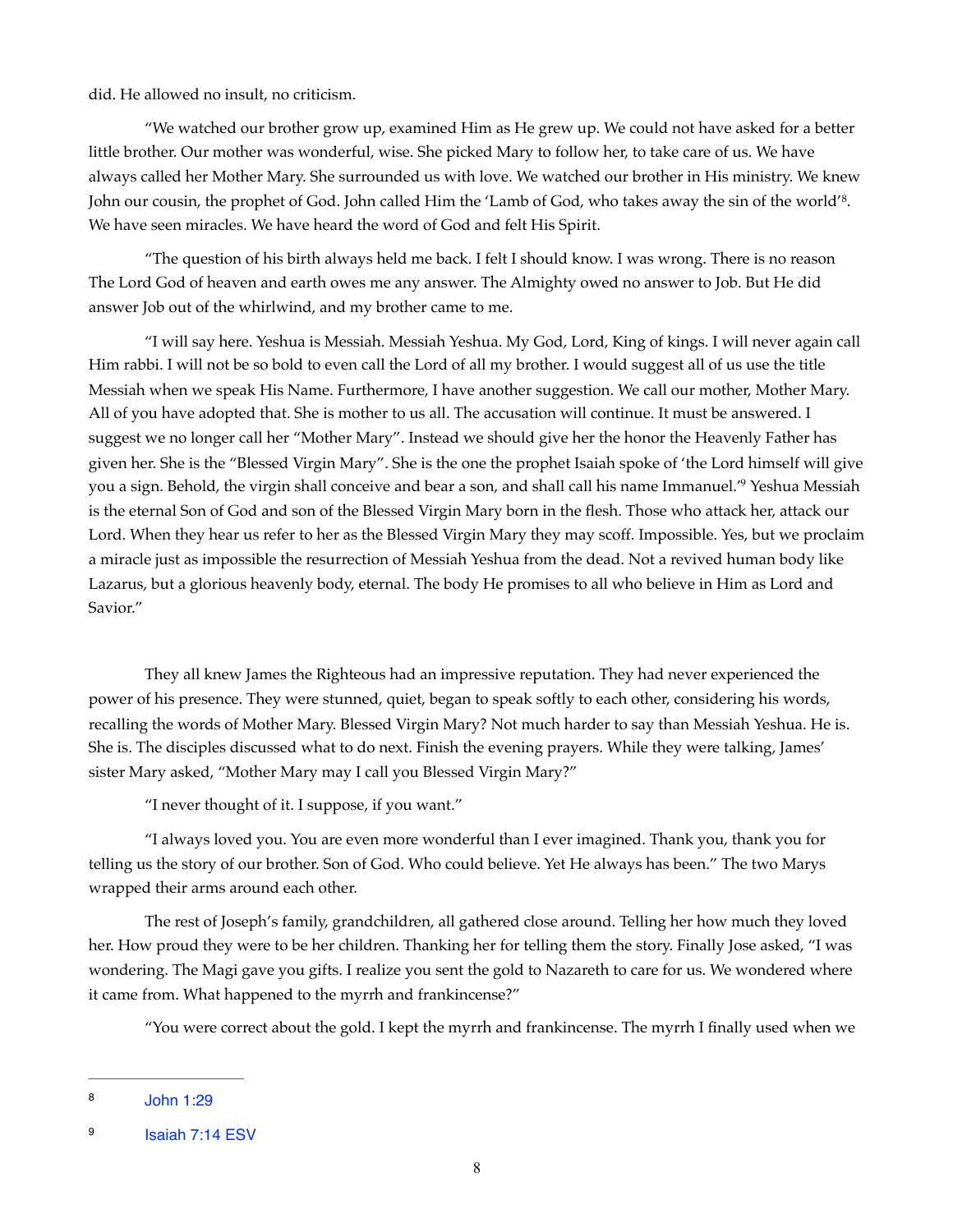<span id="page-8-3"></span>wrapped my son, our Lord's body, for burial. The frankincense<sup>[10](#page-8-0)</sup> I still have with me. There never seemed to be the right time to offer it as a sacrifice of prayer."

Peter and some others overheard. "Yeshua said, he would be sending the Holy Spirit. We are to wait here until the Spirit comes. We have been praying for the Sprit to come ever since we saw Him depart."

Mary overheard pieces of their conversation. She rose and came over to the disciples and said, "Perhaps this evening worship would be a fitting time to offer the frankincense the Magi gave at our Lord's birth. I have kept it with me all these years. We pray for the gift of the Holy Spirit that is promised."

The disciples were all astounded, amazed she had kept the frankincense. Filled with gratitude that she would offer it for them all now. Mary's story and James' speech came in the middle of worship. Everyone was talking quietly waiting for the worship to continue. It was time.

James, the disciple, brother of John, arose and addressed the group. First he thanked Mother Mary, the Blessed Virgin Mary, for sharing her story with them all. It would make a tremendous difference to them as followers of the Lord, Yeshua Messiah. The question had always been buried in their hearts under their faith. It would be helpful as they shared the Good News of their Lord. His death and resurrection was more miraculous than anyone could believe. The story of His birth would not make it any harder. It shows this had been God's plan from the beginning. They asked the Master of the House, Joseph, to bring his best incense burner.

<span id="page-8-4"></span>Thaddeu[s](#page-8-1)<sup>[11](#page-8-1)</sup> began the closing prayers.

"Help us to lie down in peace, Adonai our God, and to arise again to life. Spread over the world Your sheltering peace. Direct us with Your guidance and save us. Protect and keep us from enmity, illness, violence, want, and sorrow. Remove envy and recrimination from us. Shelter us in the shadow of Your wings, for You are a protecting, redeeming God. You are God, our source of grace and mercy. Guard our going out and our coming in, for life and for peace, now and forever."

He invited Mother Mary, the Blessed Virgin, to join him. He reminded them that she spoke of the three gifts the Magi gave when the came to worship the infant Yeshua Messiah. He explained that she had kept the frankincense until this day. She was offering the frankincense now as prayer for the coming of the Holy Spirit that Messiah Yeshua had promised to send. They were all hushed as she spread to frankincense on the burning coals. They had heard tales of the sweet smell, but few had known the odor. Thaddeus waited a bit as the odor filled the space. He then began the Kaddish.

"Blessed are You, Lord our God, King of the universe, Who chose us from all the nations, and elevated us above all tongues, and sanctified us with His commandments. And You gave us, Lord our God, with love, this Festival of Weeks, the time of the giving of our Torah. Because You chose us, and sanctified us from all the nations, and Your holy festivals in happiness and in joy You have given us as a heritage. Blessed are You, God, Who sanctifies Israel and the holiday seasons." The people responded: "Amen." <sup>12</sup>

<span id="page-8-5"></span>"May His great name be exalted and sanctified in the world which He created according to His will!

<span id="page-8-0"></span><http://en.wikipedia.org/wiki/Frankincense> [10](#page-8-3)

<span id="page-8-1"></span><sup>&</sup>lt;sup>[11](#page-8-4)</sup> Also identified withJude http://en.wikipedia.org/wiki/Jude\_the\_Apostle

<span id="page-8-2"></span><http://en.wikipedia.org/wiki/Kiddush> [12](#page-8-5)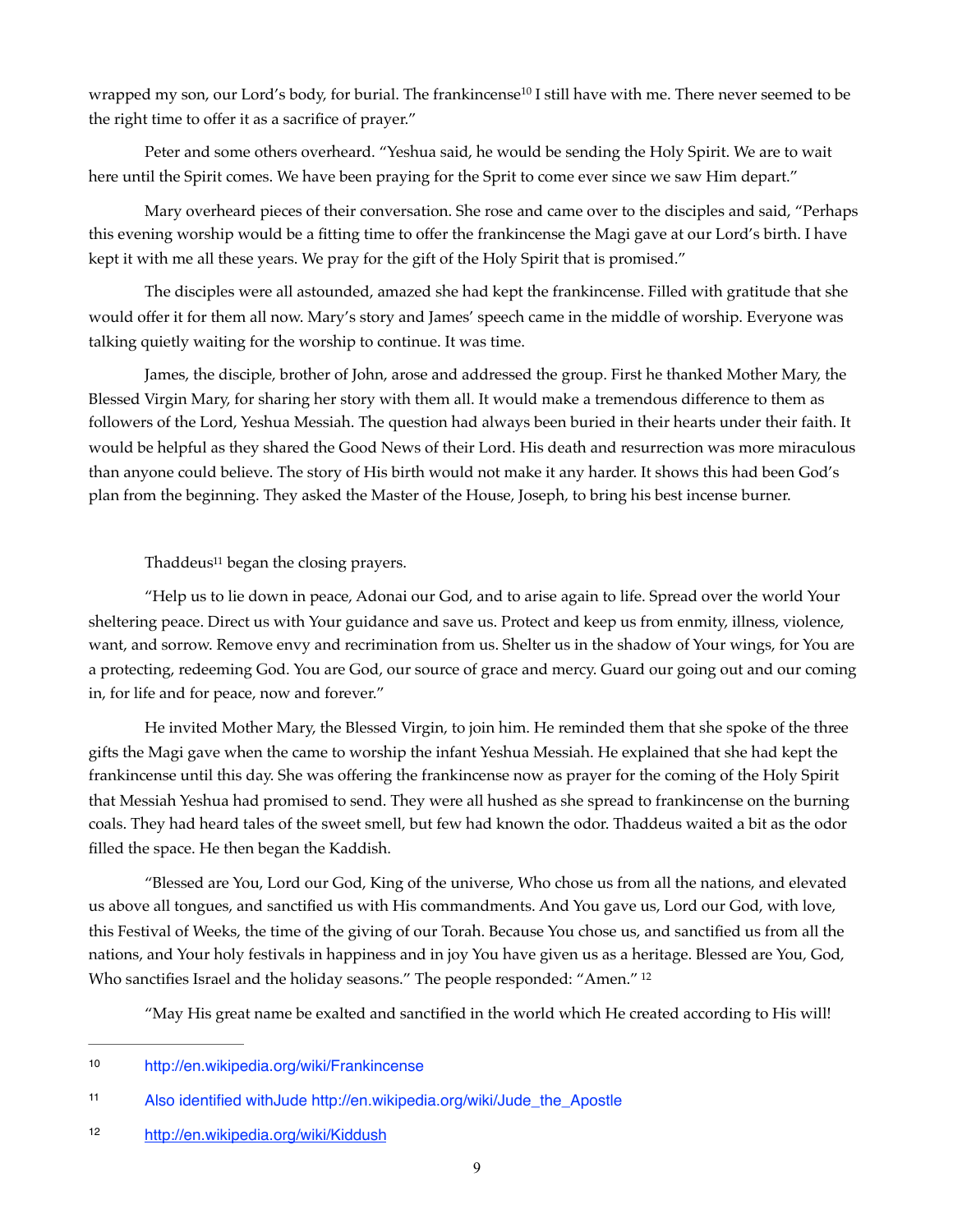May He establish His kingdom and may His salvation blossom and be near. during your lifetime and during your days and during the lifetimes of all the House of Israel the speedily and very soon! And say, Amen."

The whole assembly responded, "Amen. May His great name be blessed for ever, and to all eternity!"

Thaddeus repeated: "May His great name be blessed for ever, and to all eternity! Blessed and praised, glorified and exalted, extolled and honored, adored and lauded be the name of the Holy One, blessed be He above and beyond all the blessings, hymns, praises and consolations that are uttered in the world! And say, Amen."

<span id="page-9-1"></span>The whole assembly responded "Amen." and joined in saying the Amidah[.13](#page-9-0)

"My Lord, open my lips, and my mouth shall declare Your praise.

"Blessed are You, Lord our God and God of our fathers, God of Abraham, God of Isaac and God of Jacob, the great, mighty and fearful God—God Most High—who bestows bountiful kindnesses, who creates all things, who remembers the love of the Fathers and brings a redeemer for their children's children for the sake of Thy name in love. King, Helper, Savior, and Shield. "

The people responded, "Blessed are You Lord, Shield of Abraham."

"Thou art mighty forever, O Lord: You resurrect the dead; You are powerful to save. Sustaining the living in loving-kindness, resurrecting the dead in abundant mercies, You support the falling, heal the sick, set free the captives, and keep faith to all that sleep in the dust. Who is like You, master of mighty powers over life and death. Who may be compared unto You, the King who brings death and restores life and causing salvation to spring forth. You are trustworthy to revive the dead."

"Blessed are You Lord, who revives the dead."

"You are holy and Your Name is holy, and holy beings praise You daily for all eternity."

"Blessed are You Lord, the holy God."

"You graciously bestow knowledge upon man and teach mortals understanding. Graciously bestow upon us from You, wisdom, understanding and knowledge."

"Blessed are You Lord, who graciously bestows knowledge."

"Cause us to return, our Father, to Your instruction; draw us near, our King, to Your service; and bring us back to You in whole-hearted repentance."

"Blessed are You Lord, who desires penitence."

"Pardon us, our Father, for we have sinned; forgive us, our King, for we have transgressed; for You are a good and forgiving God."

"Blessed are You Lord, gracious One who pardons abundantly."

"Behold our affliction and wage our battle; redeem us speedily for the sake of Your Name, for You God are the mighty redeemer."

"Blessed are You Lord, Redeemer of Israel."

<span id="page-9-0"></span><http://en.wikipedia.org/wiki/Amidah> This prayer has been said to the present day every morning and evening in the synagog. There it is said only by the leader without responses.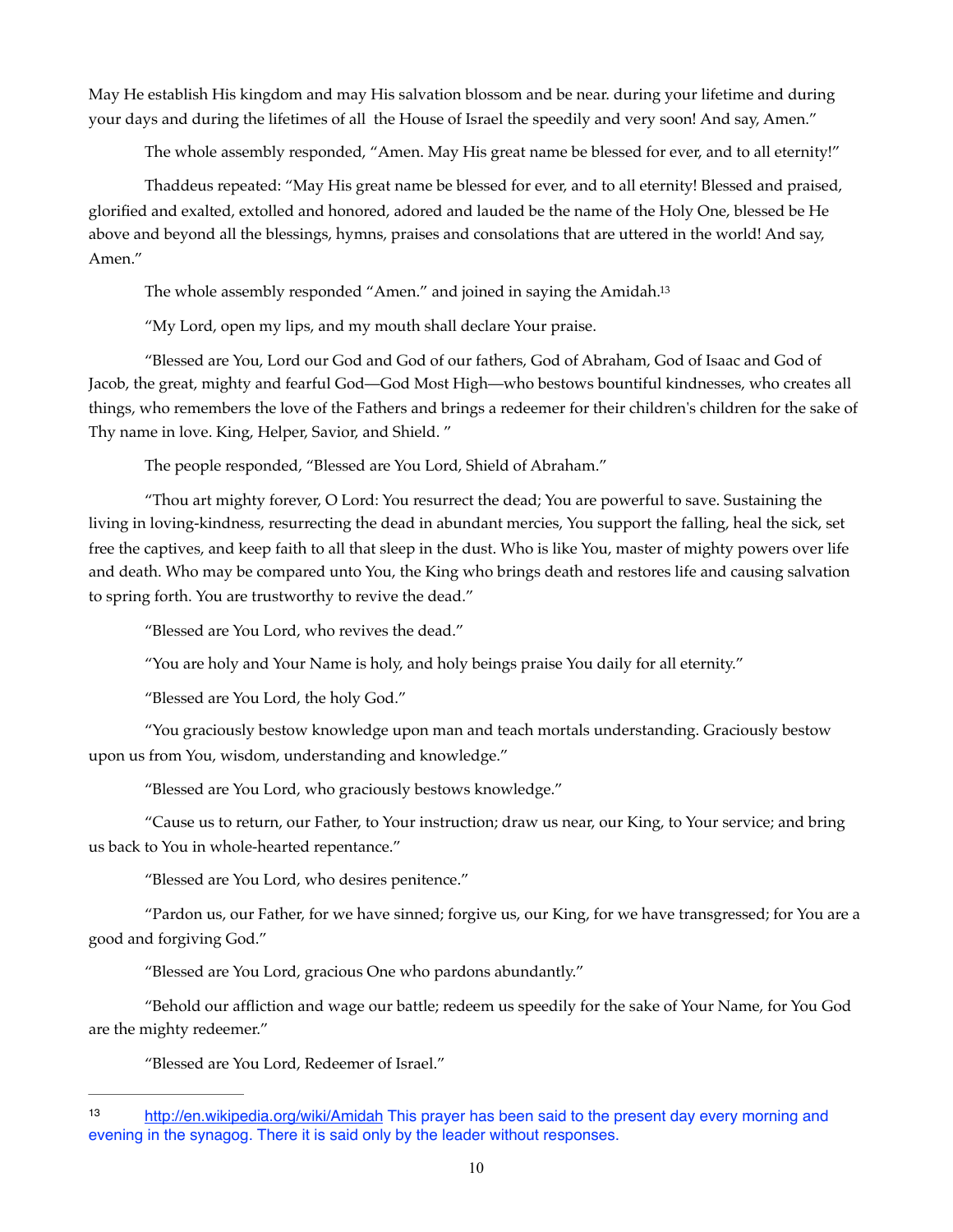"Heal us, O Lord, and we will be healed; help us and we will be saved; for You are our praise. Grant complete cure and healing to all our wounds; for You, Almighty King, are a faithful and merciful healer."

"Blessed are You Lord, who heals the sick of Your people Israel."

"Bless for us, Lord our God, this year and all the varieties of its produce for good; and bestow blessing upon the face of the earth. Satisfy us from Your bounty and bless our year like other good years,"

"Blessed are You Lord, who blesses the years."

"Sound the great shofar for our freedom; raise a banner to gather our exiles, and bring us together from the four corners of the earth into our land."

"Blessed are You Lord, who gathers the dispersed of His people Israel."

"Restore our judges as in former times, and our counsellors as in the beginning; remove from us sorrow and sighing. Reign over us, O Lord alone, with loving kindness and mercy, establish our innocence by the judgment."

"Blessed are You Lord, King who loves righteousness and justice."

"May Your mercies be aroused, Lord our God, upon the righteous, upon the pious, upon the elders of Your people, the House of Israel, upon the remnant of their sages, upon the righteous proselytes and upon us. Bestow a goodly reward upon them who truly confide in Your name; and assign us our portion with them forever; and may we not come to shame for that we have trusted in You."

"Blessed are You Lord, the support and security of the righteous."

"Return in mercy to Jerusalem Your city and dwell therein as You have promised; speedily establish therein the throne of David Your servant, and rebuild it, soon in our days, as an everlasting edifice."

"Blessed are You Lord, who rebuilds Jerusalem."

"Speedily cause the sprout of David Your servant to flourish, and increase his power by Your salvation, for we hope for Your salvation all day."

"Blessed are You Lord, who causes the power of salvation to flourish."

"Hear our voice, Lord our God; merciful Father, have compassion upon us and accept our prayers in mercy and favor, for You are God who hears prayers and supplications; do not turn us away empty-handed from You, our King, for You hear the prayer of Your people."

"Blessed are You Lord, who hears prayer."

"Look with favor, Lord our God, on Your people Israel and pay heed to their prayer; restore the service to Your Sanctuary and accept with love and favor Israel's sacrifices and prayer; and may the service of Your people Israel always be acceptable to You. May our eyes behold Your return to Zion in mercy."

"Blessed are You Lord, who restores His Divine Presence to Zion."

"We acknowledge that You are the Lord our God and God of our fathers forever. You are the strength of our life, the shield of our salvation in every generation. We will give thanks to You and recount Your praise, evening, morning and noon, for our lives which are committed into Your hand, for our souls which are entrusted to You, for Your miracles which are with us daily, and for Your continual wonders and beneficences."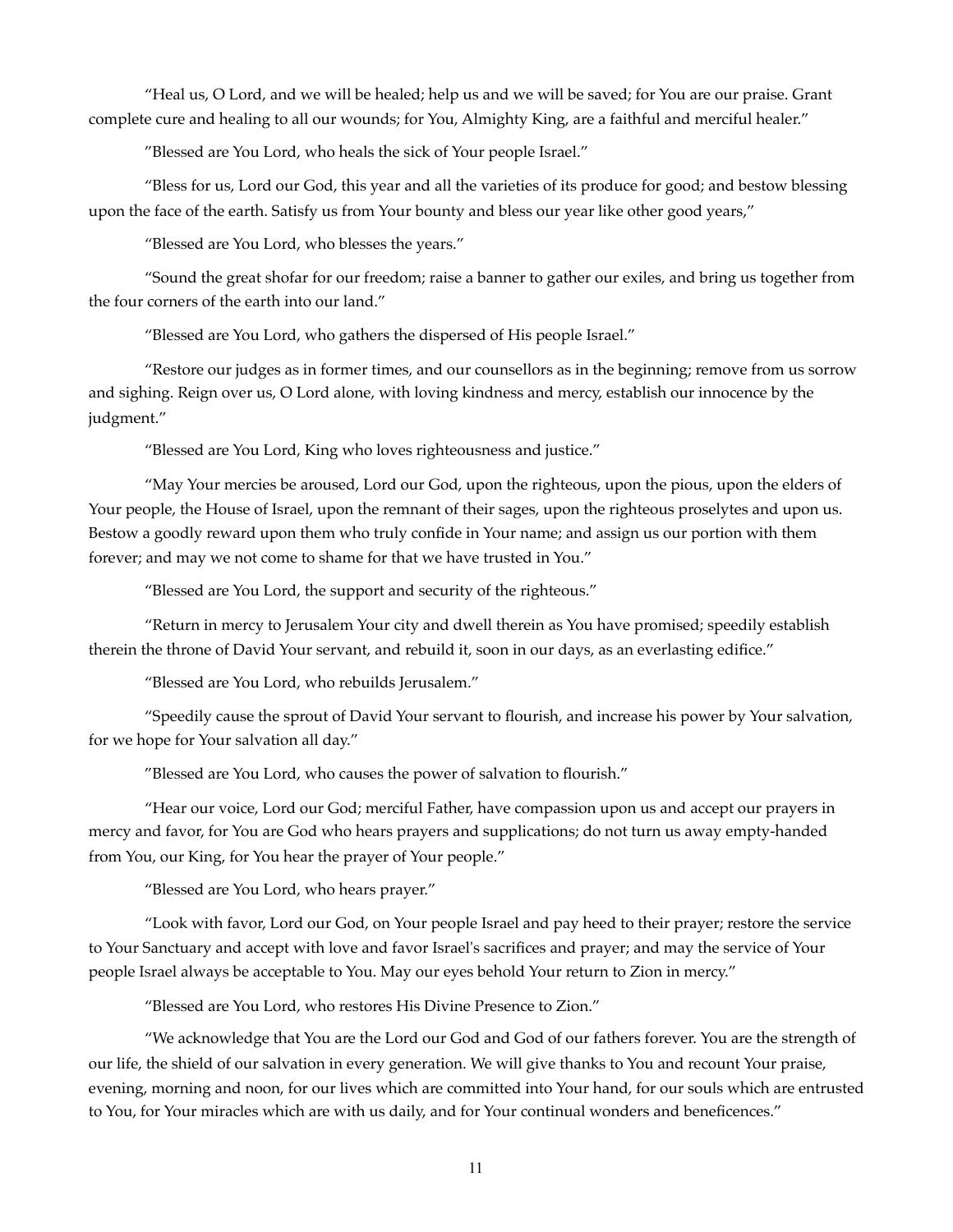"You are the Beneficent One, for Your mercies never cease; the Merciful One, for Your kindnesses never end; for we always place our hope in You. And for all these, may Your Name, our King, be continually blessed, exalted and extolled forever and all time."

The congregation joined in the Psalm. "I will lift up mine eyes unto the mountains: from whence shall my help come? My help cometh from the LORD, who made heaven and earth. He will not suffer thy foot to be moved; He that keepeth thee will not slumber. Behold, He that keepeth Israel doth neither slumber nor sleep. The LORD is thy keeper; the LORD is thy shade upon thy right hand. The sun shall not smite thee by day, nor the moon by night. The LORD shall keep thee from all evil; He shall keep thy soul. The LORD shall guard thy goingout and thy coming in, from this time forth and for ever." <sup>[14](#page-11-0)</sup> Then they followed with the Alienu.

<span id="page-11-3"></span>"It is incumbent upon us to give praise to the Lord of the Universe, to glorify Him who formed creation, for He hath not made us to be like the nations of the lands, nor hath He made us like the families of the earth; He hath not set our portion with theirs, nor our lot with their multitude; for they prostrate themselves before vanity and folly, and pray to a god who can not help. But we bend the knee and prostrate ourselves and bow down before the King of the Kings of Kings, the Holy One, blessed be He! For it is He who stretched forth the heavens and laid the foundations of the earth, and the seat of His glory is in the heavens above, and His mighty dwelling-place is in the loftiest heights. 'He is our God, and there is none other.' In truth, He is our King, there is none besides Him, as it is written in His Torah: 'And thou shalt know this day and lay it to thine heart that the Lord is God in heaven above and upon the earth beneath: and there is none other.'

"Therefore do we wait for Thee, O Lord our God, soon to behold Thy mighty glory, when Thou wilt remove the abominations from the earth, and idols shalt be exterminated; when the world shall be regenerated by the kingdom of the Almighty, and all the children of flesh invoke Thy name; when all the wicked of the earth shall be turned unto Thee. Then shall all the inhabitants of the world perceive and confess that unto Thee every knee must bend, and every tongue be sworn. Before Thee, O Lord our God, shall they kneel and fall down, and unto Thy glorious name give honor. So will they accept the yoke of Thy kingdom, and Thou shall be King over them speedily forever and aye. For Thine is the kingdom, and to all eternity Thou wilt reign in glory, as it is written in Thy Torah: 'The Lord shall reign forever and aye.' And it is also said: 'And the Lord shall be King over all the earth; on that day the Lord shall be One and His name be One.["](#page-11-1)<sup>[15](#page-11-1)</sup>

<span id="page-11-5"></span><span id="page-11-4"></span>Thaddeus continued with the counting of the Omer. "Lo, I am about to fulfill the affirmative precept of the counting of the Omer, as it is written in the Law And ye shall count unto you from the morrow after the day of rest, from the day that ye brought the Omer of the wave-offering, seven complete weeks they shall be; until the morrow of the seventh week shall ye number fifty days. Blessed art thou, O Lord our God, King of the universe, who hast sanctified us by thy commandments, and hast given us command concerning the counting of the Omer[.](#page-11-2) This is the forty-ninth day, making seven weeks of the Omer.<sup>[16](#page-11-2)</sup> This was the last day. Tomorrow is the Festival.' At this the whole assembly cheered with acclamations of hallelujah.

<span id="page-11-0"></span> $14$  Psalm 121

<span id="page-11-1"></span><http://en.wikipedia.org/wiki/Aleinu> [15](#page-11-4)

<span id="page-11-2"></span>[http://en.wikipedia.org/wiki/Counting\\_of\\_the\\_Omer](http://en.wikipedia.org/wiki/Counting_of_the_Omer) <http://www.sacred-texts.com/jud/spb/spb40.htm> [16](#page-11-5)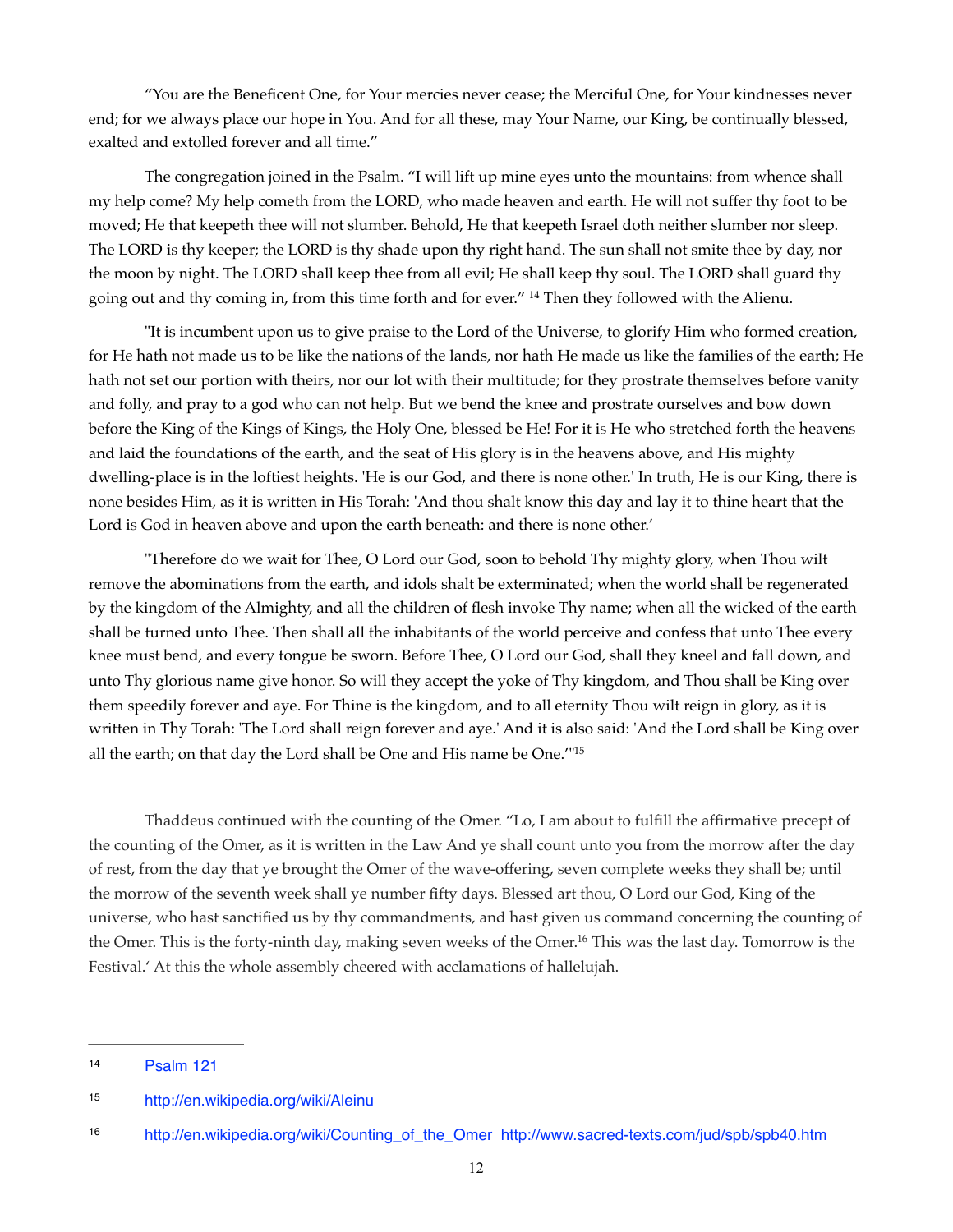He continued, "Tomorrow is forty nine days, making seven weeks from the resurrection of our Lord, Yeshua Messiah!" At this the whole assembly cheered with even louder and longer acclamations of hallelujah.

Thaddeus invited all the disciples to join him for the great thanksgiving, the celebration of the holy meal. John had the honor of leading the closing worship.

"Peace be with you."

<span id="page-12-7"></span>"Peace be with you." all responded.

"This morning the priests brought the Golden Table of the Bread of the Face from within the Holy Place onto the porch of the Temple. The Chief Priest lifted up the Bread of the Face for all to see and said, 'Behold God's love for you.'<sup>[17](#page-12-0)</sup>'' John picked up the loaf before him and said, "Behold this bread is the body of our Lord Messiah. Behold God's love for you.

<span id="page-12-8"></span>"We thank You, our Father, for the life and knowledge He has made known unto us through Yeshua, His Son; to whom be glory for ever[.](#page-12-1)<sup>[18](#page-12-1)</sup> Our Lord, Messiah, Yeshua has appeared among us, as we shared this bread of His body and drank this wine of His blood. The night He was betrayed He blessed and broke the bread and said it is His Body. We thank You, our Father, for the holy vine, David Your Son, which You have made known unto us through Yeshua Messiah, Your Son; to whom be glory for ever[.](#page-12-2)<sup>[19](#page-12-2)</sup> He took the cup after supper, blessed it, gave it to us. His blood is the redemption for all people, the New Covenant, the forgiveness of all sin. Maranatha. Come. Eat. Drink. Receive Him, receive His life, into your own life, His body into your own body."

The people responded, ["](#page-12-3)Maranatha,"<sup>[20](#page-12-3)</sup> and prayed, "Our Father in heaven, holy be Your name. Your kingdom come. Your will be done as in heaven so on earth. Give us this day our daily bread. And forgive us our debt, as we also forgive our debtors. And lead us not into temptation, but deliver us from the evil: for Yours is the power, and the glory, for ever. Amen. Have mercy on us.<sup>['](#page-12-4)[21](#page-12-4) 22</sup> "Amen."

<span id="page-12-13"></span><span id="page-12-12"></span><span id="page-12-11"></span><span id="page-12-10"></span><span id="page-12-9"></span>"Our Lord is here. Come and eat. Come and drink.[" 23](#page-12-6)

Mother Mary picked up her psaltry and began to play. There were others with instruments. As the worshippers came forward the rest of the congregation sang Psalms. It took a while to come down from the roofs and from the windows. When all had been served Peter with a loud voice reminded them all they would meet tomorrow morning for Shavout in the far portico by the construction.

<span id="page-12-0"></span><sup>&</sup>lt;sup>[17](#page-12-7)</sup> Brant Pitre, "Jesus and the Jewish Roots of the Eucharist, Doubleday 2011 p 131 The word rendered "presence" is literally "face". Looking at it is seeing the face of God. Babylonian Talmud, Menahoth 29A page 110 <http://halakhah.com/pdf/kodoshim/Menachoth.pdf>

<span id="page-12-1"></span><sup>18</sup> The Didache version about 150 AD. <http://www.earlychristianwritings.com/text/didache-hoole.html> <http://en.wikipedia.org/wiki/Didache> A copy is available in the supplements.

<span id="page-12-2"></span><sup>&</sup>lt;sup>[19](#page-12-9)</sup> The Didache

<span id="page-12-3"></span> $20$  <http://en.wikipedia.org/wiki/Maranatha> - Our Lord has come.

<span id="page-12-4"></span>[<sup>21</sup>](#page-12-11) The Didache

<span id="page-12-5"></span>[http://en.wikipedia.org/wiki/Lord%27s\\_Prayer](http://en.wikipedia.org/wiki/Lord%27s_Prayer) [22](#page-12-12)

<span id="page-12-6"></span><sup>&</sup>lt;sup>23</sup> The following are excellent. [http://en.wikipedia.org/wiki/History\\_of\\_the\\_Eucharist](http://en.wikipedia.org/wiki/History_of_the_Eucharist) , [http://](http://theeucharist.wordpress.com/index/chapter-1/) [theeucharist.wordpress.com/index/chapter-1/](http://theeucharist.wordpress.com/index/chapter-1/)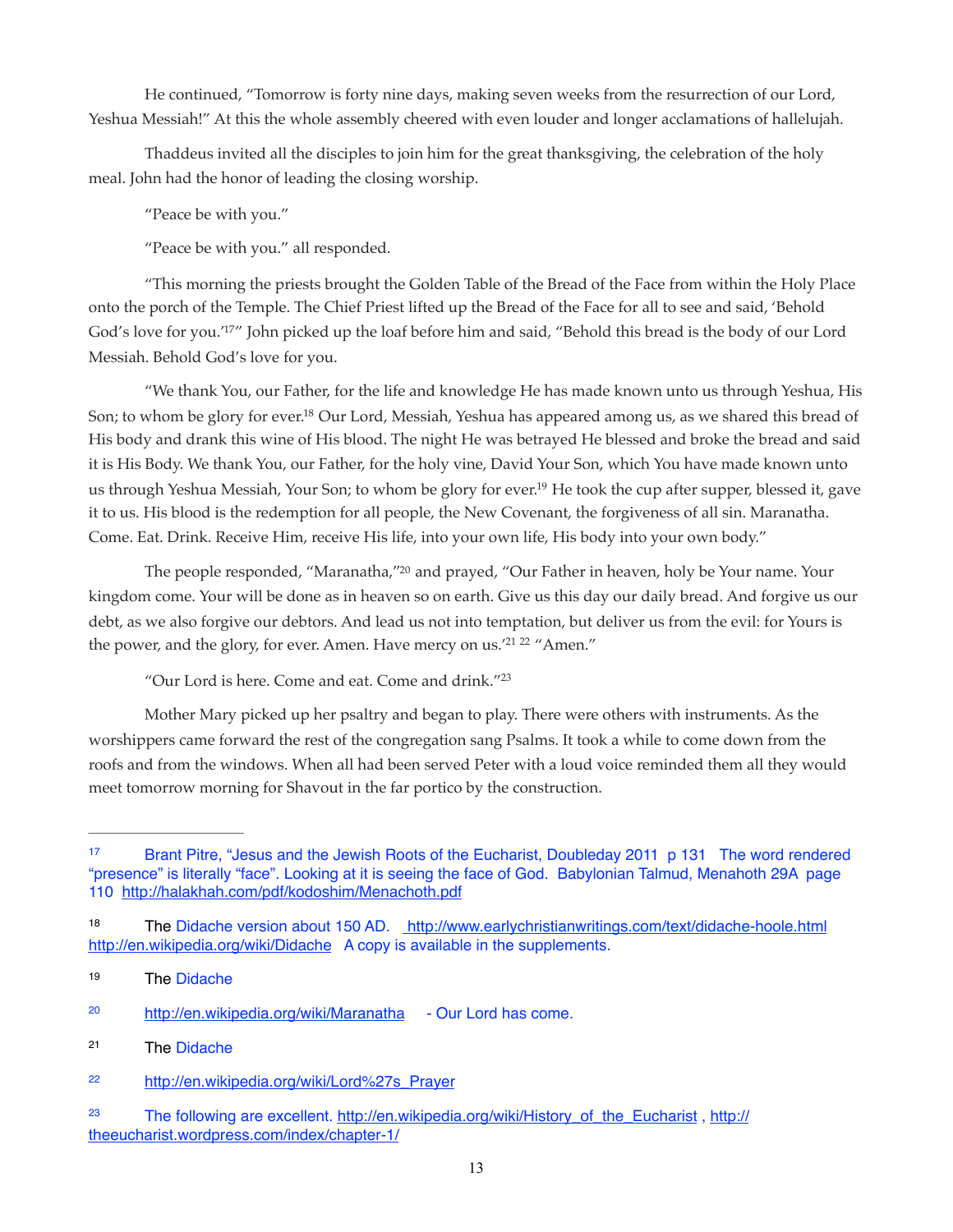John continued. "May the great Name of God be exalted and sanctified, throughout the world, which He has created according to His will. His Kingship is established in your lifetime, in your days, in the lifetime of the entire household of Israel, and say, Amen."

"Amen. May His great name be blessed, forever and ever," the congregation responded.

"Blessed, praised, glorified, exalted, extolled, honored elevated and lauded be the Name of the Holy One, Blessed is He- above and beyond any blessings and hymns, Praises and consolations which are uttered in the world; and say Amen. May there be abundant peace from Heaven, and life, upon us and upon all Israel; and say, Amen." "Amen"

"He who makes peace in His high holy places, may He bring peace upon us, and upon all Israel; and say Amen."

## <span id="page-13-2"></span>"Amen.["24](#page-13-0)

"May He who causes His name to dwell in this House, cause to dwell among you love and brotherliness, peace and friendship."

The assembly relaxed. The service was over. There was so much to think about, so much to remember. Most were eagerly talking about all they had heard. There were a few who were quiet, wondering, so much, too much to take in. Even more to come. Seven weeks of seven days since the Lord appeared alive, more than alive.

# <span id="page-13-3"></span>Notes:

The followers of Jesus would have been celebrating the Holy Meal for seven weeks by this time. I expect they did so the next morning Pentecost - Shavuot before going to the Temple. That was the seventh week from the Resurrection. Seven weeks of seven days are a perfect holy number. Joseph of Arimathea and Nicodemus should have had large houses in the city. James the Righteous may have been able to arrange for Essene guest houses to be available. There were five hundred guest houses plus the great houses of the princes and chief priests. There were many synagogs, some may have allowed Jesus' followers space to meet. There would have been a base of recognized religious leaders for the rapid growth of the early church. Bargil Pixner OSB suggests James the Righteous and the priests who joined in Acts 6:7 were Essene. [25](#page-13-1)

The Supplement folder in the King of Kings section of<http://thesignofconcord.com> has copies for individual download of the Shema, Aleinu, and Amidah. Jesus and his followers regularly said these prayers. It is good for followers of Jesus today to know how He and His followers worshipped.

<span id="page-13-0"></span>[http://www.yahrzeit.org/kaddish\\_eng.html](http://www.yahrzeit.org/kaddish_eng.html) [24](#page-13-2)

<span id="page-13-1"></span><sup>&</sup>lt;sup>25</sup> [http://en.wikipedia.org/wiki/Last\\_Supper](http://en.wikipedia.org/wiki/Last_Supper) The traditional location is in an area that had a large Essene community. <http://www.centuryone.org/apostles.html>BARGIL PIXNER http://www.centuryone.org/pixnerq-a.html